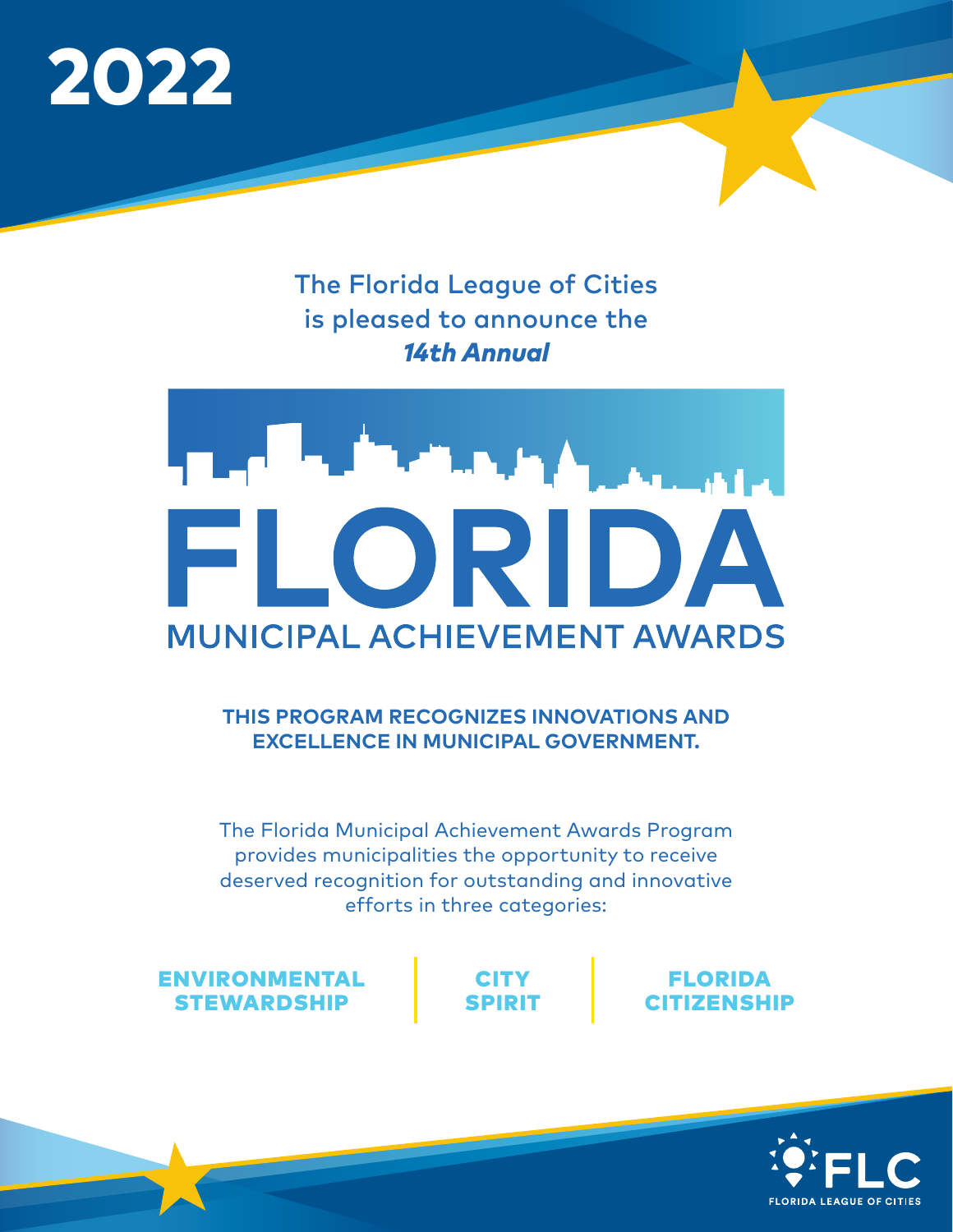

## CATEGORIES

#### CITY SPIRIT AWARD

This award will be given to a city for a specific, single citywide effort to address a local need successfully.

#### FLORIDA CITIZENSHIP AWARD

This award focuses on city projects or programs that build more vital, participative residents. The programs increase civic awareness, education and knowledge, and promote active participation among residents. The initiatives can be for adults or youth.

#### ENVIRONMENTAL STEWARDSHIP AWARD

This award focuses on city programs that promote conservation, improve and protect environmental conditions or provide environmental education and outreach programs within your city.



## AWARD CRITERIA

- **1. Objectives:** What were the program's goals?
- 2. Implementation & Outcomes: How were the program's objectives accomplished? Were the desired goals met? If so, what were the outcomes?
- **3. Measurable:** How did you measure the program's success?
- **4. Innovative:** Why do you feel this program was a creative way to meet your objectives?
- **5. Adaptable:** Can this program be used in other cities?

## NOMINATION PACKET MATERIALS

- 1. **Nomination form:** This form is on the back page of this brochure.
- 2. **1,200-word or less narrative:** Answer all the criteria questions listed above in 1,200 words or less.
- 3. **150-word or less narrative:** Summarize your nomination in 150 words or less.
- 4. **Letter of recommendation:** Include a letter of recommendation from the Mayor, Council/ Commission or Clerk/Manager.
- 5. **Supporting materials:** Please include any newspaper articles, data, pictures, etc., that support your narrative.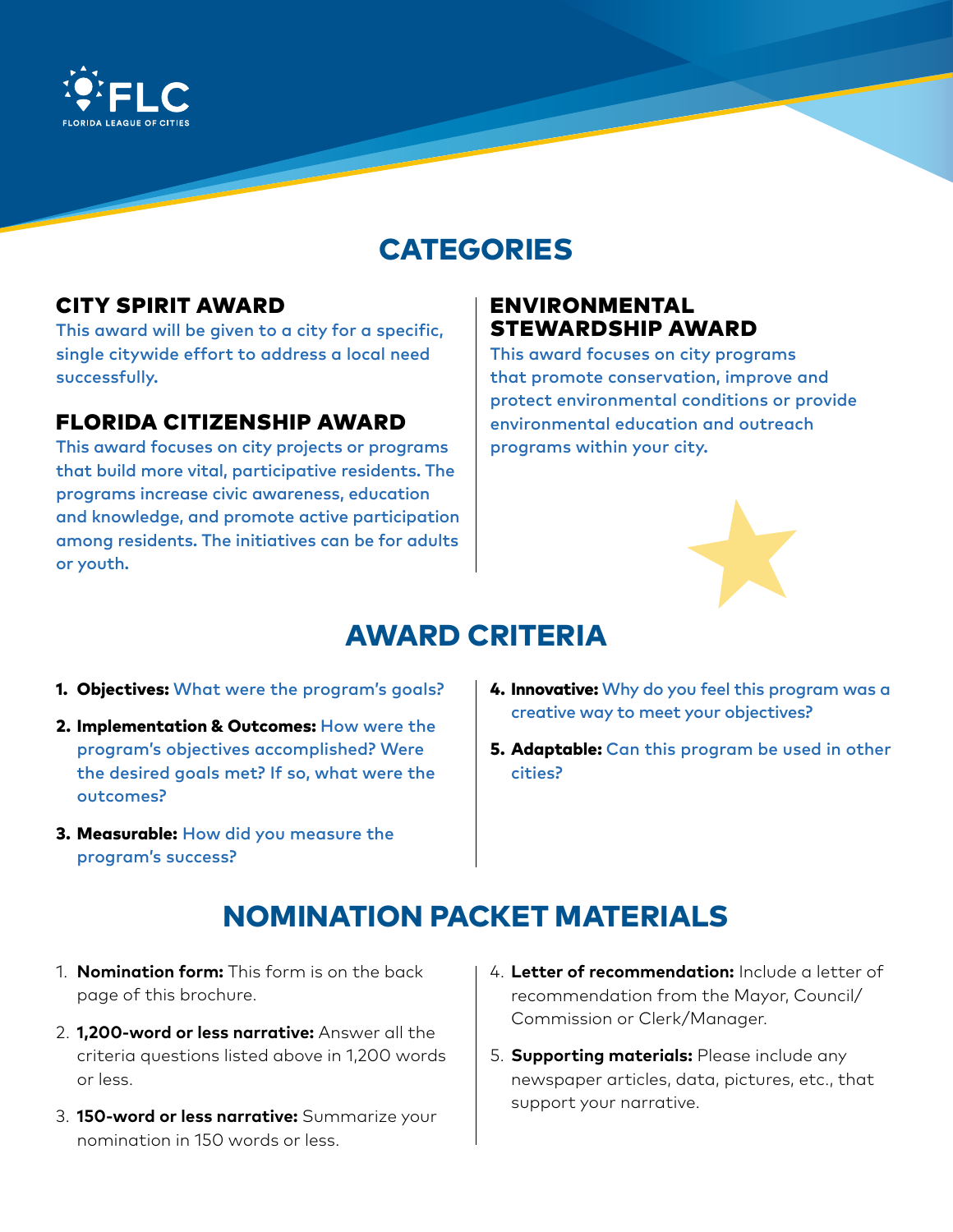

## INSTRUCTIONS

- 1. Entries must include five copies of the complete nomination packet, and all five copies must be in separate folders.
- 2. Your nomination packet must include the nomination form, a 1,200-word or less narrative, a 150 word or less narrative, a letter of recommendation and supporting materials.
- 3. All narratives should be double-spaced on white 8 ½-by-11-inch paper. (Please include word counts at the end of each description. There should be no photos or supplemental materials within the narrative.)
- 1. The 1,200-word narrative must answer each
- criteria question. Each criterion weights 20%.
- 2. A municipality may submit one nomination in the following categories: City Spirit, Florida Citizenship and Environmental Stewardship. (Each nomination must be for a different project.)
- 3. A municipality that has already won can submit a new project in the same category after five years. (Please visit *[flcities.com/about-pages/award](http://flcities.com/about-pages/award-programs)[programs](http://flcities.com/about-pages/award-programs)* for a list of past winners).
- 4. Supporting material, such as newspaper clippings, photographs, etc., is limited to ten 8 ½-by-11-inch pages but can be front and back. (Do not include DVDs, CDs or USB drives.)
- 5. Nominations must be postmarked by **Friday, April 15, 2022.** No faxes or emails will be accepted.

Mail the five nomination packets to: **Eryn Russell, Florida League of Cities, Inc. Attn: Municipal Achievement Awards 301 S. Bronough St. Tallahassee, FL 32301**

## RULES

- 4. The Florida Municipal Achievement Awards Program is open to Florida cities, towns and villages that are current members of the Florida League of Cities.
- 5. Judges reserve the right not to award a winner in every category.

#### **Winners will be announced in June 2022.**

Your nomination will not be judged if your nomination does not meet the instruction and rule requirements.

#### **CHECKLIST**

Use the checklist below to make sure the five nomination packets are complete. Each nomination packet should include:

- ☐ Nomination form
- ☐ Letter of recommendation from the Mayor, Clerk/Manager or a Counselor/Commissioner
- ☐ 150-word or less narrative (with word count)
- $\Box$  1,200-word or less description answering each award criteria (with word count)
- $\Box$  Supporting materials
- □ Project start date.

Contact Eryn Russell at *[erussell@flcities.com](mailto:erussell%40flcities.com?subject=)* for more information.